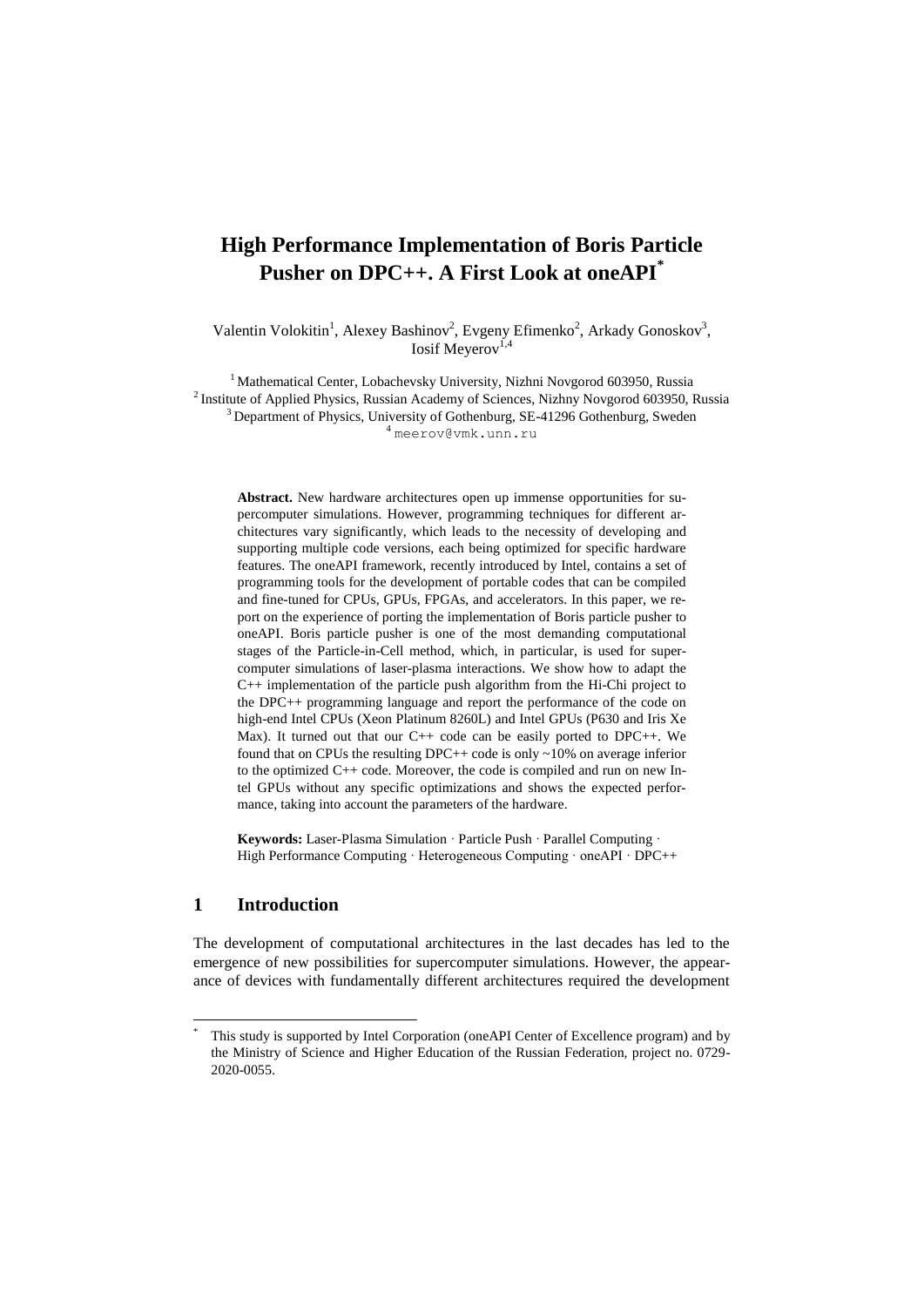of appropriate approaches to programming and code optimization. It turned out that the development of a universal framework that allows implementing a single code that can be compiled and, no less important, work efficiently on different hardware is not straightforward. Such frameworks and libraries, in particular, include OpenCL [1], OpenACC [2], Alpaka [3], Kokkos [4], and many others. In 2020, Intel introduced oneAPI – a new unified open model for heterogeneous programming, which includes a wide set of tools and a new DPC++ language [5] for heterogeneous programming based on the SYCL language. The DPC++ language allows using various computing devices in calculations, in particular, CPUs, GPUs, FPGAs, and other accelerators.

In this paper, we report on the experience of porting the algorithm of Boris pusher to the DPC++ programming language. The Boris pusher is a frequently used algorithm for advancing the classical state (coordinate and momentum) of a charged particle under the action of a given electromagnetic field. This algorithm is one of the main computational cores of the High-Intensity Collisions and Interactions (Hi-Chi) framework [6, 7], which is an open-source collection of Python-controlled tools for performing simulations and data analysis in the research area of strong-field particle and plasma physics. In particular, we address the following questions. Firstly, we demonstrate how such code can be ported to DPC++. Secondly, we analyze the performance of the DPC++ code on high-end Intel CPUs versus the baseline C++ implementation and show how the key code optimization techniques affect performance in different simulation scenarios. Finally, we assess the performance of the DPC++ code on new Intel GPUs versus CPUs without any additional optimizations for GPUs.

The paper is organized as follows. Section 2 provides a general overview of the Particle-in-Cell method and, in particular, the particle push algorithm. In Section 3 we describe main data structures and algorithms. In Section 4 we propose the new parallel implementation of the particle pusher based on the recently introduced DPC++ programming language. Section 5 presents numerical results and discussion. Section 6 concludes the paper.

# **2 Method**

In this subsection we briefly describe the Particle-in-Cell method; a detailed description is given in [8]. The Particle-in-Cell method is used to model the interaction of an electromagnetic field with plasma using kinetic description. This method operates on two distinct sets of data: grid field data and particle data. The values of electric and magnetic fields are defined on a spatial grid. The plasma is represented as an ensemble of particles, each with a charge, mass, position and momentum. Each particle used in simulation is in fact a macroparticle that represents a cloud of real particles, whose distribution is described by a fixed localized shape function, also referred to as the form factor of a macroparticle. A notable feature of the method is that particles do not interact with each other directly; instead each particle interacts with a set of nearby grid values of the electromagnetic field, depending on the form factor.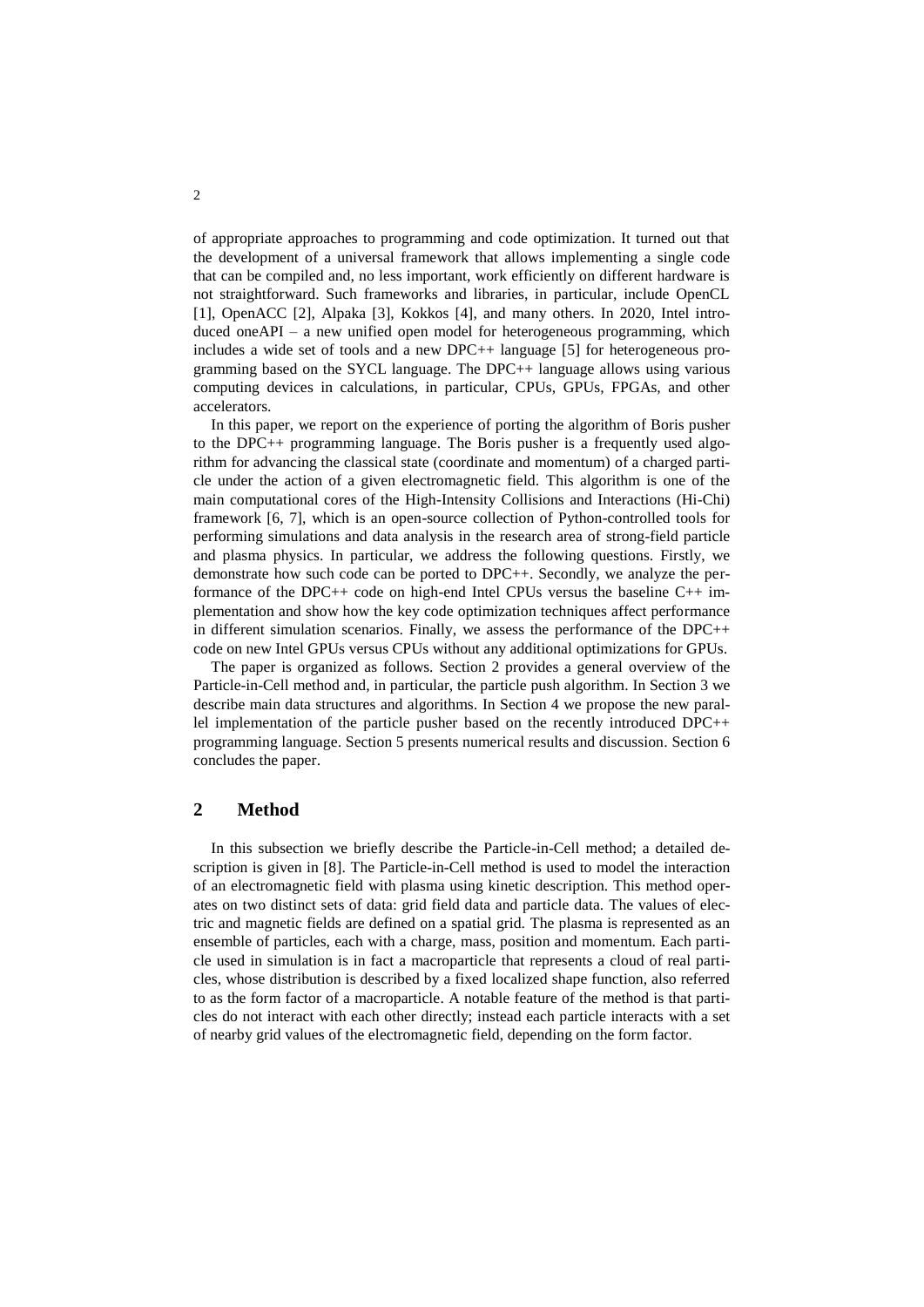The conventional computational loop of the Particle-in-Cell method consists of four stages. Field values are updated by solving Maxwell's equations

$$
\frac{\partial E}{\partial t} = c \, rot \mathbf{B} - 4\pi \mathbf{J},\tag{1}
$$
\n
$$
\frac{\partial \mathbf{B}}{\partial t} = -c \, rot \mathbf{E},\tag{2}
$$

where  $\bf{E}$  and  $\bf{B}$  are electric and magnetic fields, respectively,  $\bf{I}$  is the electric current density produced by particle motion,  $c$  is the speed of light. These equations can be solved using FDTD [9] or FFT-based [8] techniques. For each particle the Lorenz force is computed using interpolated values of the electromagnetic field and the particle momentum and position are updated. The grid values of the current  *are comput*ed and added to Maxwell's equations forming the self-consistent system of equations.

This article concerns one of the main parts of the Particle-in-Cell method: the integration of particle motion in electromagnetic fields. This stage, usually called the Particle push, is of particular interest for performance optimization, because this stage becomes the most time consuming for realistic problems due to a large number of macroparticles (as compared to the number of grid nodes). At this stage the equations of motion are solved together with Newton's second law accounting for relativistic effects. Usually in this case the consideration is restricted to the Lorentz force. The system of equations can be written as

$$
\frac{d\mathbf{r}}{dt} = \mathbf{v},\tag{3}
$$
\n
$$
\frac{d\mathbf{p}}{dt} = q\left(\mathbf{E} + \frac{1}{c}\mathbf{v} \times \mathbf{B}\right),\tag{4}
$$
\n
$$
\mathbf{p} = \frac{m\mathbf{v}}{\sqrt{1 - \frac{v^2}{c^2}}} = \gamma m \mathbf{v},\tag{5}
$$

where  $r, v, p$  are position, velocity and momentum,  $m, q$  are charge and rest mass,  $\gamma$ is the Lorenz factor of macroparticle, respectively. This set of equations allows different numerical scheme for integration both explicit and implicit [10]. New methods were recently presented and their comprehensive study was given in Ref. [11]. Nevertheless the most used and *de-facto* standard scheme is the Boris method [12]. The numerical code Hi-Chi also uses this method. This method is described in detail in [8], but for the clarity of presentation a short description is given here.

For efficient implementation velocity and position are displaced by half a time step and their integration leap over each other. This scheme allows avoiding problems related to numerical acceleration of particles moving in a magnetic field. The finitedifference approximation of equations (3) and (4) can be written as

$$
\frac{\boldsymbol{p}^{n+\frac{1}{2}} - \boldsymbol{p}^{n-\frac{1}{2}}}{\Delta t} = q\left(\boldsymbol{E}^n + \frac{1}{c}\overline{\boldsymbol{v}} \times \boldsymbol{B}^n\right), \quad (6)
$$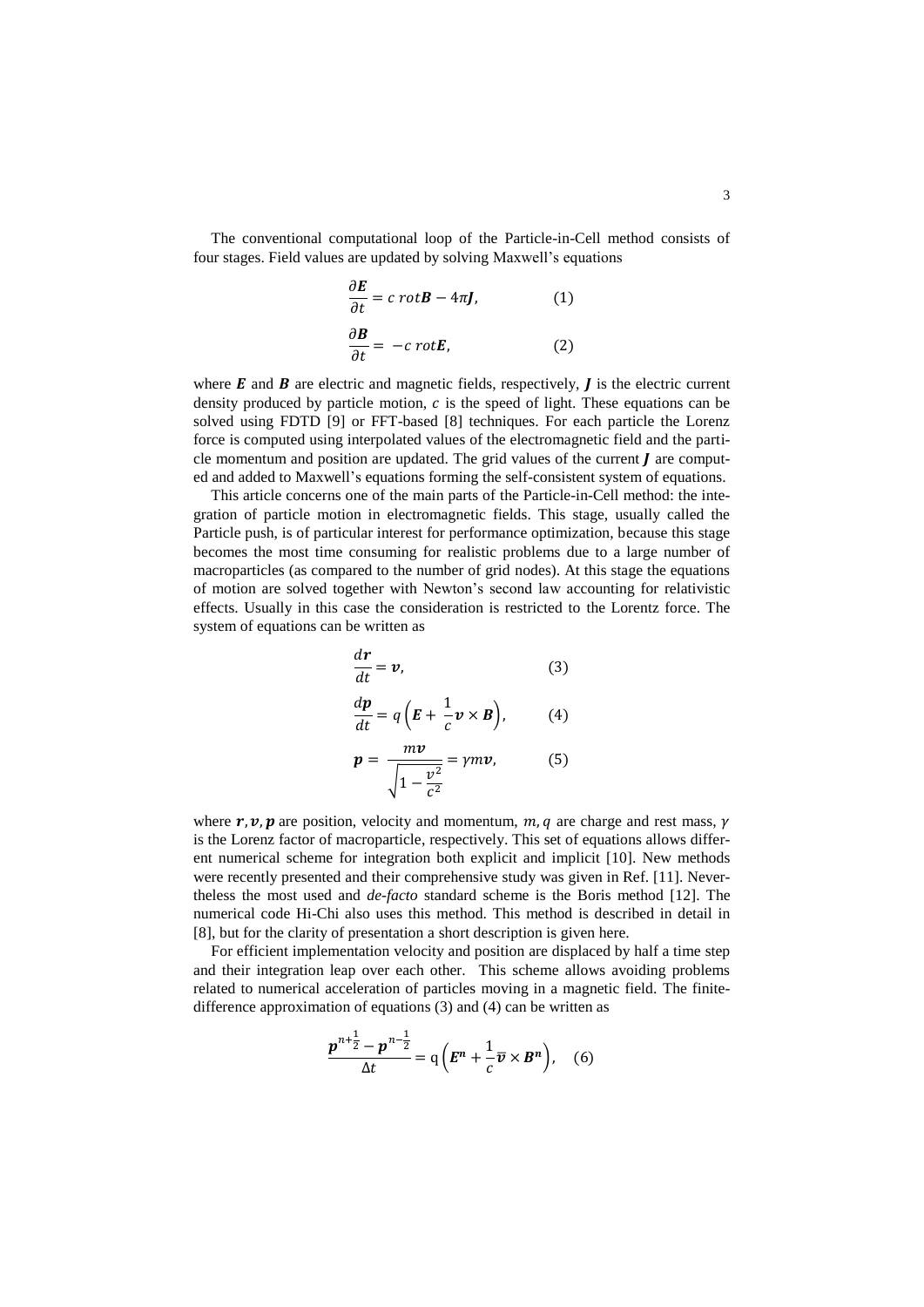$$
\frac{r^{n+1} - r^n}{\Delta t} = v^{n + \frac{1}{2}},
$$
 (7)

where  $\bar{v}$  is the velocity averaged over the time step, superscript *n* refers to time moment  $t_n = n\Delta t$ , and  $\Delta t$  is the numerical scheme time step. Here we assume that the particle momentum  $p^{n-\frac{1}{2}}$  and the particle position  $r^n$  are known. We need to advance them to  $p^{n+\frac{1}{2}}$  and  $r^{n+1}$ , respectively. Note that the states of electric and magnetic fields can also be shifted in time by a half step if the FDTD is used, but we disregard this aspect in our further consideration. The expression for Lorentz force (6) includes the average velocity  $\bar{v}$ . The correct choice of expression for  $\bar{v}$  is not straightforward in relativistic case and may affect the results of simulations, see Ref. [11] for details. In the present paper we address the conventional Boris method, for which the expression for average velocity is written as

$$
\overline{v} = \frac{p^{n+\frac{1}{2}} + p^{n-\frac{1}{2}}}{2\gamma^n m}.
$$
\n(8)

The elegant idea of integrating this equation was to split the step into a symmetrized sequence of two half steps due to electric field with a full step due to magnetic field in between. This can be realized by substitutions

$$
p^{n-\frac{1}{2}} = p^- - qE \frac{\Delta t}{2}, \qquad (9)
$$

$$
p^{n+\frac{1}{2}} = p^+ + qE \frac{\Delta t}{2}, \qquad (10)
$$

that lead to the equation

$$
\frac{p^+ - p^-}{\Delta t} = \frac{q}{2c\gamma^n m} \left( p^+ + p^- \right) \times B. \tag{11}
$$

By considering a scalar multiplication of both sides by  $(p^+ + p^-)$  we can see that the equation preserves  $p^2$  (i.e.  $(p^+)^2 = (p^-)^2$ ). From the limit of small  $\Delta t$  we see that the equation describes a pure rotation of vector  $\boldsymbol{p}$  about vector  $\boldsymbol{B}$  to an angle  $\Delta t q (2c\gamma^n m)^{-1}$ , where  $\gamma^n = \gamma(p^+) = \gamma(p^-) = (1 + p^2/(m^2 c^2))^{1/2}$ . Under the assumption that the rotation angle is small (i.e. the time step is sufficiently small) the advanced state  $p^{+}$  can be approximately obtained without computing trigonometric functions so that  $p^2$  is preserved exactly (i.e. independently of the smallness of the rotation angle):

$$
p' = p^- + p^- \times t, p^+ = p^- + p' \times s,
$$
 (12)

where auxiliary vectors (see [8] for more the details):

$$
t = \frac{qB}{\gamma^n mc} \frac{\Delta t}{2}, \quad s = \frac{2t}{1 + t^2}.
$$
 (13)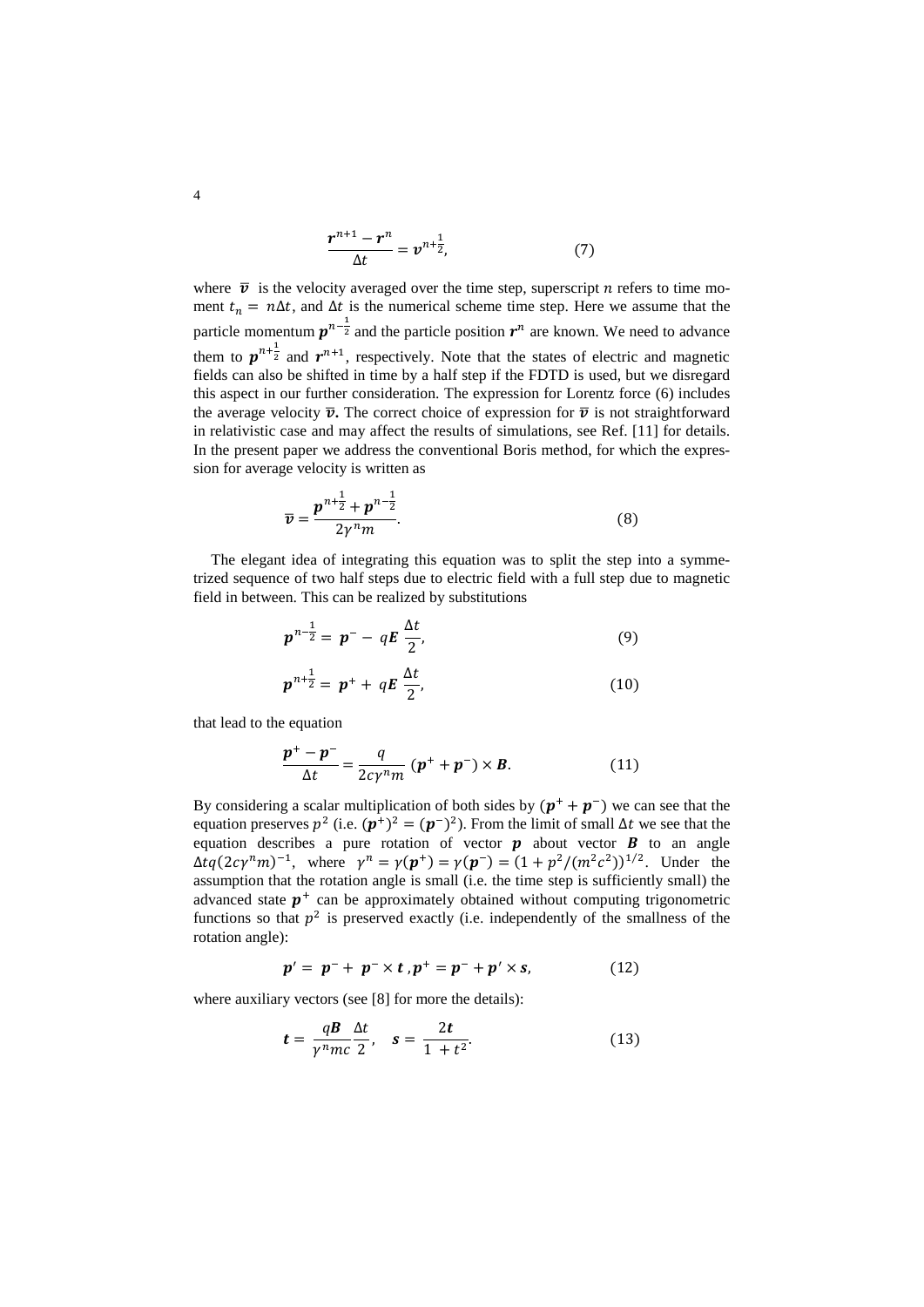Summarizing, in this method the particle motion is performed in a following procedure:

- 1. Perform half-step due to **E** to obtain  $p^{-}$  from  $p^{n-\frac{1}{2}}$  using equation (9).
- 2. Perform full rotation using equation (12) to find  $p^+$  using auxiliary vectors s and  $t$  defined in (13).
- 3. Perform half-step due to **E** to obtain  $p^{n+\frac{1}{2}}$  from  $p^+$  using equation (10).
- 4. Calculate  $v^{n+\frac{1}{2}}$  based on  $p^{n+\frac{1}{2}}$  and advance particle position to  $r^{n+1}$  according to (7).

The problem of high-performance parallel implementation of the Particle-in-Cell method is well studied [13-19]. In this paper we discuss the Boris pusher, one the main computational kernels of many such codes, and its implementation developed on C++ as a part of the Hi-Chi numerical code. Porting and optimization of the Boris method using the DPC++ language is discussed further in this paper.

### **3 Data Structures and Algorithm**

The developments reported in this paper are a part of the Hi-Chi project [6]. The project Hi-Chi is an open-source collection of Python-controlled tools for performing simulations and data analysis in the research area of strong-field particle and plasma physics. The tools are being developed in C++ and provide high performance using either local or supercomputer resources. The project is intended to offer an environment for testing, benchmarking and aggregative use of individual components, ranging from basic routines to supercomputer codes.

A Particle class is the key data structure used in our simulations. For each particle, we store position and momentum vectors of 3 floating point numbers each, as well as scalar floating point values of the particle weight and the Lorenz factor γ. Additionally, we store an integer value of the particle type to determine its mass and charge. These parameters, corresponding to particles of different types, are stored in a separate table in a single copy. Thus, the data in the Particle class is described as follows (see definition of FP and FP3 below):

```
Class Particle {
    FP3 position; // Particle position (x, y, z)
    FP3 momentum; // Particle momentum (px, py, pz)
    FP weight; // Particle weight
    FP gamma; // Particle γ-factor
     Short type; // Particle type
   …
};
```
The code is implemented so that we can easily switch between using single and double precision data types. To do this, we abstracted the floating point data type as FP, which can be float or double depending on the settings. Similarly, the FP3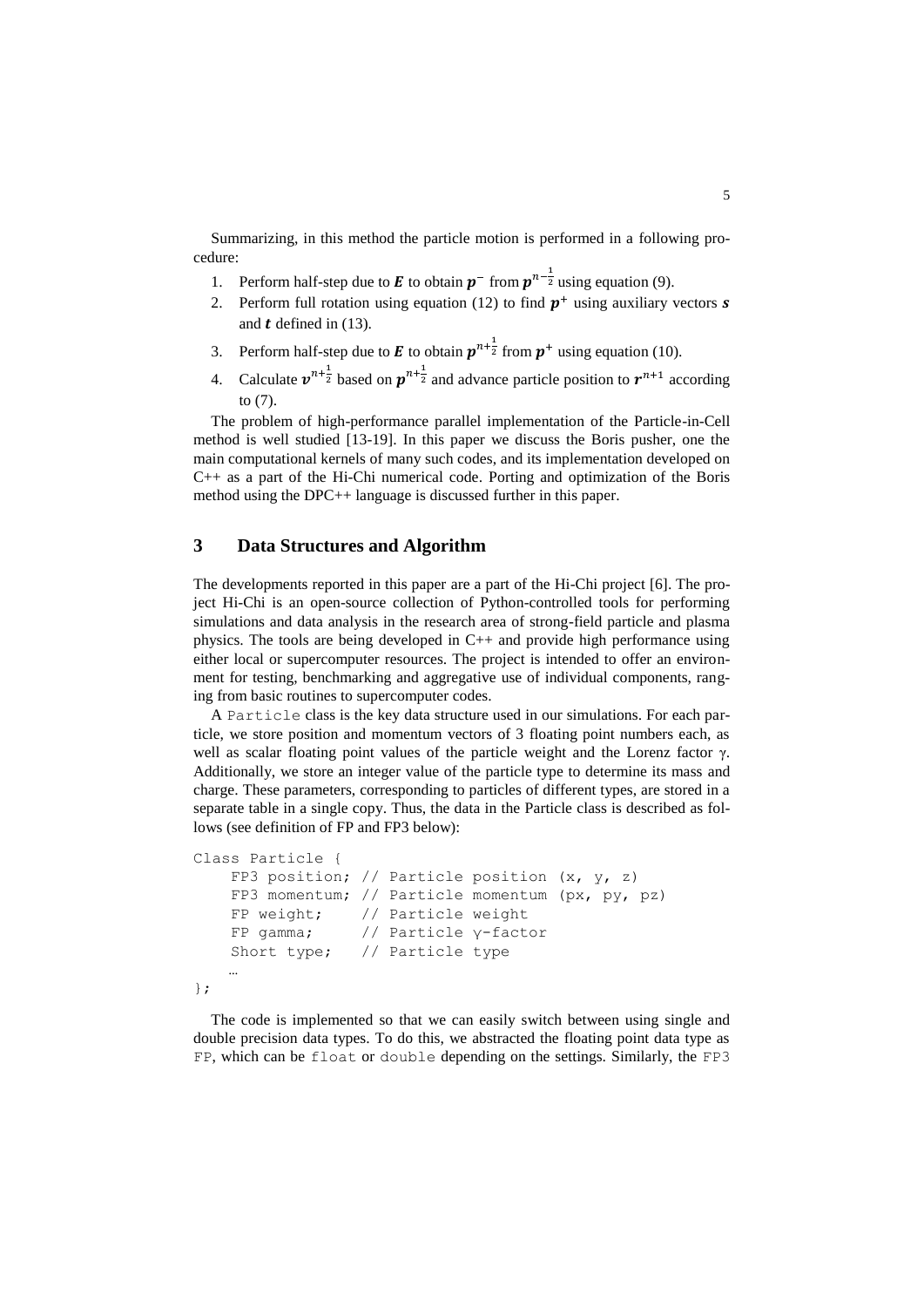data type describes a vector of 3 float or double components. In the case of single precision, storage of each particle requires 34 bytes of memory (36 bytes after memory alignment), in the case of double precision, each particle takes 66 bytes of memory (72 bytes after memory alignment). The investigation of the possibility of performing calculations in single and double precision is beyond the scope of this study. Here we are only comparing the performance of calculations in single and double precision. We should also note that in the considered benchmarks, we did not observe any inaccuracies caused by the use of single precision.

The way of organizing an ensemble of particles deserves special attention. For example, in programs for supercomputer modeling of laser plasma by the particle-in-cell method, two main approaches of representing an ensemble of particles are commonly used. The first method assumes that each cell stores its own array of particles. This representation has many advantages, but it requires handling the movement of particles between cells, which causes an additional overhead when parallelizing computations. The second way is to store the entire ensemble of particles in a single array. In this case, we do not need to handle the movement of particles between cells, but we have to periodically sort the array of particles in order to improve cache locality. In the Hi-Chi code, we employ the second method.

The next question that arises when choosing data structures to represent an ensemble of particles is which of the common patterns is better to use: an *array of structures* (AoS, in our case, an array of objects) or a *structure of arrays* (SoA). This issue has been studied for a long time as applied to various problems. It is known that both approaches of data representation have their pro et contra. For example, the AoS pattern allows us to preserve memory locality. However, this scheme is not very efficient in the case of code vectorization, since it entails non unit-stride access to the data of different particles. On the contrary, the SoA pattern is less efficient in utilizing cache memory, but it allows us to efficiently load data for vector computations and does not use time consuming scatter/gather operations. In the general case, none of the schemes is unconditionally better. Everything is determined by the properties of the algorithm, problem, and target architecture. Therefore, Hi-Chi allows one to use any of these patterns. Next, we will compare how the choice of data structures affects the performance of the code.

Note that in order to use different ways of storing data, we implement the ParticleProxy class, which completely repeats the functionality of the Particle class, but stores *references* to objects. This approach allows us to effectively employ the C++ templates and use the single code regardless of the storage structure.

# **4 Exploiting Parallelism Using the oneAPI Technology**

### **4.1 Reference Implementation of the Boris Pusher**

As a reference implementation, we consider a parallel version implemented using the OpenMP technology. Parallelism in this version is exploited at the level of particle processing, and the loop over particles is *parallelized* and *vectorized* as follows: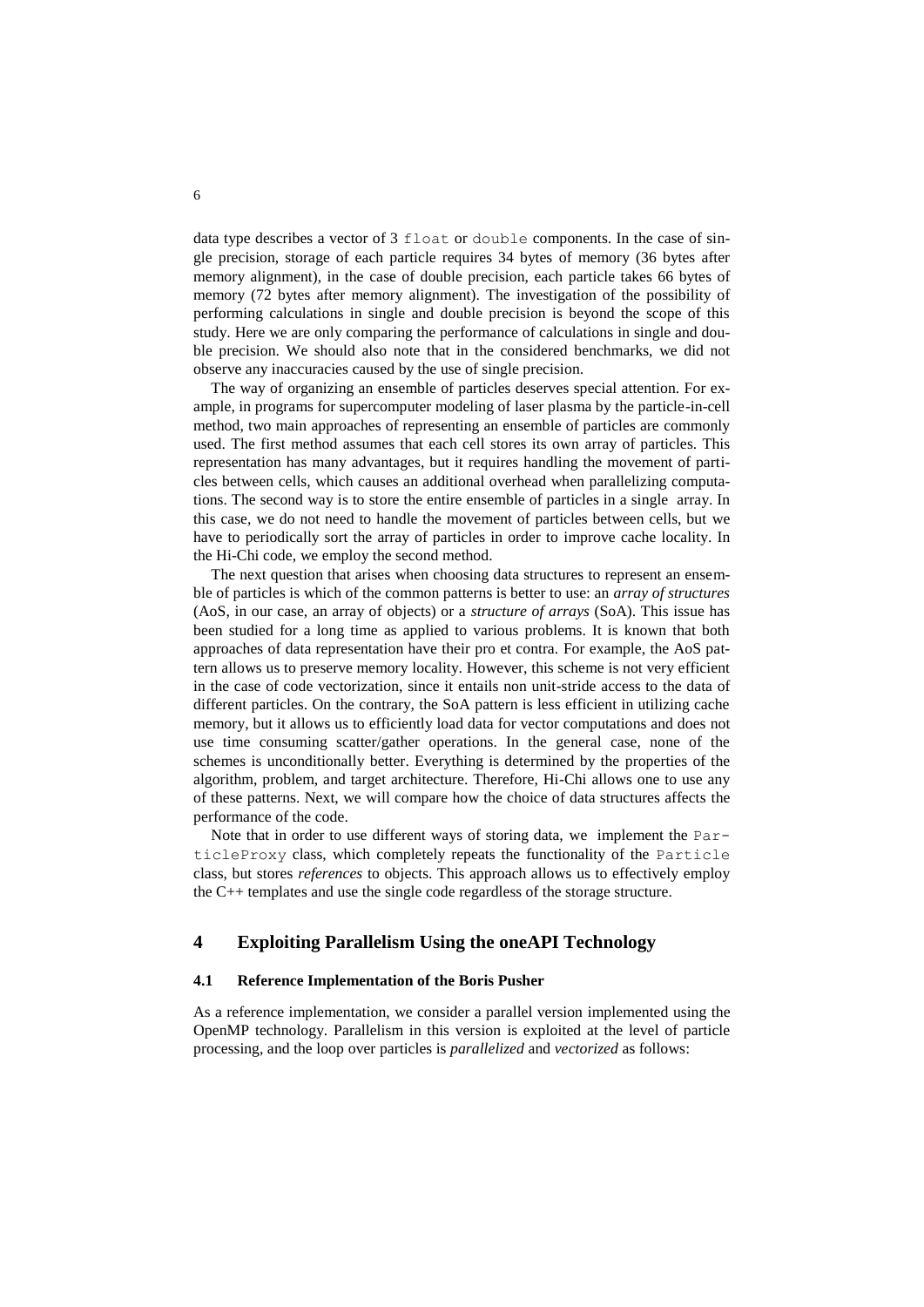```
// Numerical integration loop over numSteps time steps
for (int step = 0; step < numSteps; step++) {
   // Run the Pusher for every particle in an ensemble
   #pragma omp parallel for simd
    for (int ind = 0; ind < numParticles; ind++) {
        // Run the Boris pusher for particle #ind
       …
     }
}
```
### **4.2 Porting the Pusher to DPC++**

Smart memory management is a key factor to achieving good performance and scalability of codes. In the case of using accelerators, this issue becomes even more important. DPC++ provides two ways to manage memory and access/share/move data between devices. The first method involves the use of special concepts – buffers, which allow us to define regions of memory that can be used on the device (buffers). and accessors, which allow us to plan access to data and their movement between devices. The second method (Unified Shared Memory, USM) is more low-level and allows us to work in a style similar to working with C++ pointers. This model is quite convenient for codes that have been already based on C++ pointers. In this case, porting to DPC++ requires just minimal modifications to memory allocation instructions.

We employ the USM model. It is the simplest, but quite functional option for shared memory allocation providing data access on a device and a host. We also rely on oneAPI runtime for memory management. This approach allowed us to quickly port the code to DPC++, with only minimal changes and reasonable performance. Compared to the reference implementation, our DPC++ code is quite similar:

```
// Numerical integration loop over numSteps time steps
for (int step = 0; step < numSteps; step++) {
   // Create a "kernel" function
   auto kernel = [&](sycl::handler& h) {
        // Work with particles in parallel
       h.parallel_for(sycl::range<1>(numParticles),
                        [=](sycl::id<1> ind) {
           // Run the Boris pusher for particle #ind
           …
        }
     }
   // Submit the kernel
    device.submit(kernel).wait_and_throw(); 
}
```
The code, as before, processes the movement of particles in parallel. Unlike typical  $C_{++}$  code, for processing particles, we create a kernel using special  $C_{++}$  lambda expression (supported since the C++ 11 standard). This kernel employs a special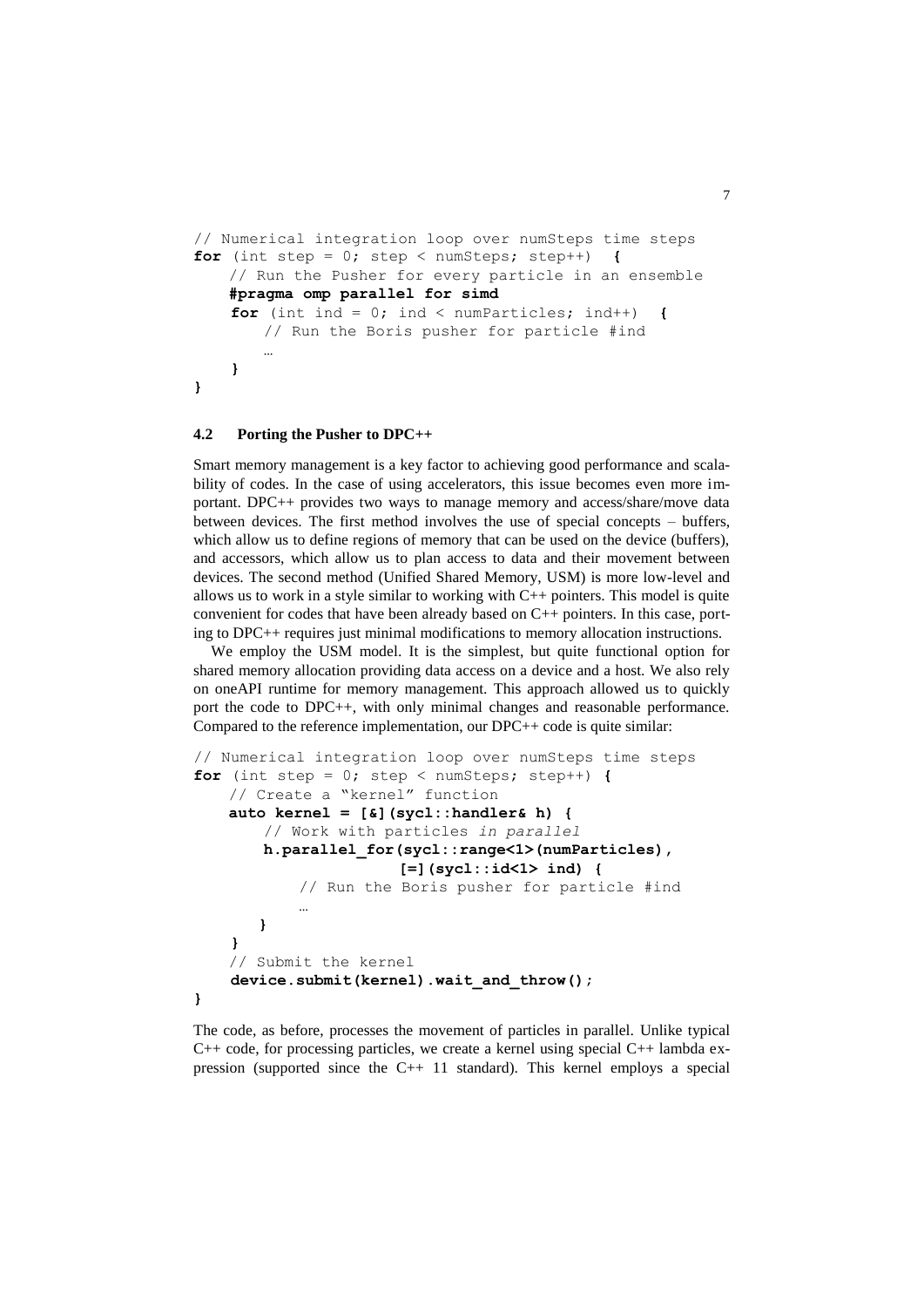$DPC++$  mechanism parallel for, which calls the Boris pusher in parallel for particles from the ensemble. Code vectorization is also automatically provided by the compiler. Since the Boris pusher is implemented as a lambda expression that captures objects *by copy*, these objects must have a default copy constructor that will create full copies of objects with the same addresses in memory. Therefore, we could not use the standard vector class to implement an array of particles. Instead, we use a C-style pointer to a buffer, which is copied without actually copying the contents of the buffer when capturing objects to the kernel. Such copying is usually a mistake for  $C_{++}$  classes, but in this case it is exactly the required behavior.

#### **4.3 Improving Scaling Efficiency**

DPC++ runtime on a CPU employs the widely used Threading Building Blocks (TBB) library for parallel computations. Compared to OpenMP, TBB always uses dynamic scheduling, which can substantially improve performance in complex unbalanced problems. However, in balanced applications, the overhead of dynamic scheduling may not be justified. However, a small overhead is a reasonable price to pay for the versatility of the code that can be compiled and run on different architectures.

Appropriate use of platforms with Non-Uniform Memory Access (NUMA) architecture deserves a separate discussion. Thus, on modern supercomputers, a configuration with several (often two) CPUs is typical. In such cases the access of the cores to the local memory of their processor is much faster than access to the memory of another processor installed on the same node. This is especially important for memorybound applications, in particular for the considered pusher.

In codes parallelized with OpenMP, we can often achieve that the data is localized in the cache memory of the CPU that will process it. In the case of using TBB (recall that DPC++ uses this scenario), we can also work with memory in a *NUMA-friendly* manner. In this regard we use the DPCPP\_CPU\_PLACES environment variable with the value numa\_domains. In this case, the iteration space is divided into NUMA domains, and TBB performs dynamic scheduling of parallel execution of tasks only within the corresponding NUMA arena. This ensures that the same particles are processed on the same CPU at every time step. It will be shown below that this significantly improves performance and scaling efficiency of the code. In what follows, we will refer to such launches as 'DPC ++ (NUMA)'.

# **5 Numerical Results**

### **5.1 Computational Infrastructure**

The computational experiments were performed at a node of the supercomputer Endeavour with 2x Intel Xeon Platinum 8260L (Caskade Lake, 24 cores each), 48 cores overall, 192GB RAM, RedHat 4.8.5, Intel C++ Compiler and Intel DPC++ Compiler from the Intel OneAPI Toolkit Base and HPC (Gold Release 2020) suite. All tests on Intel P630 and Iris Xe Max GPUs were executed on Intel DevCloud.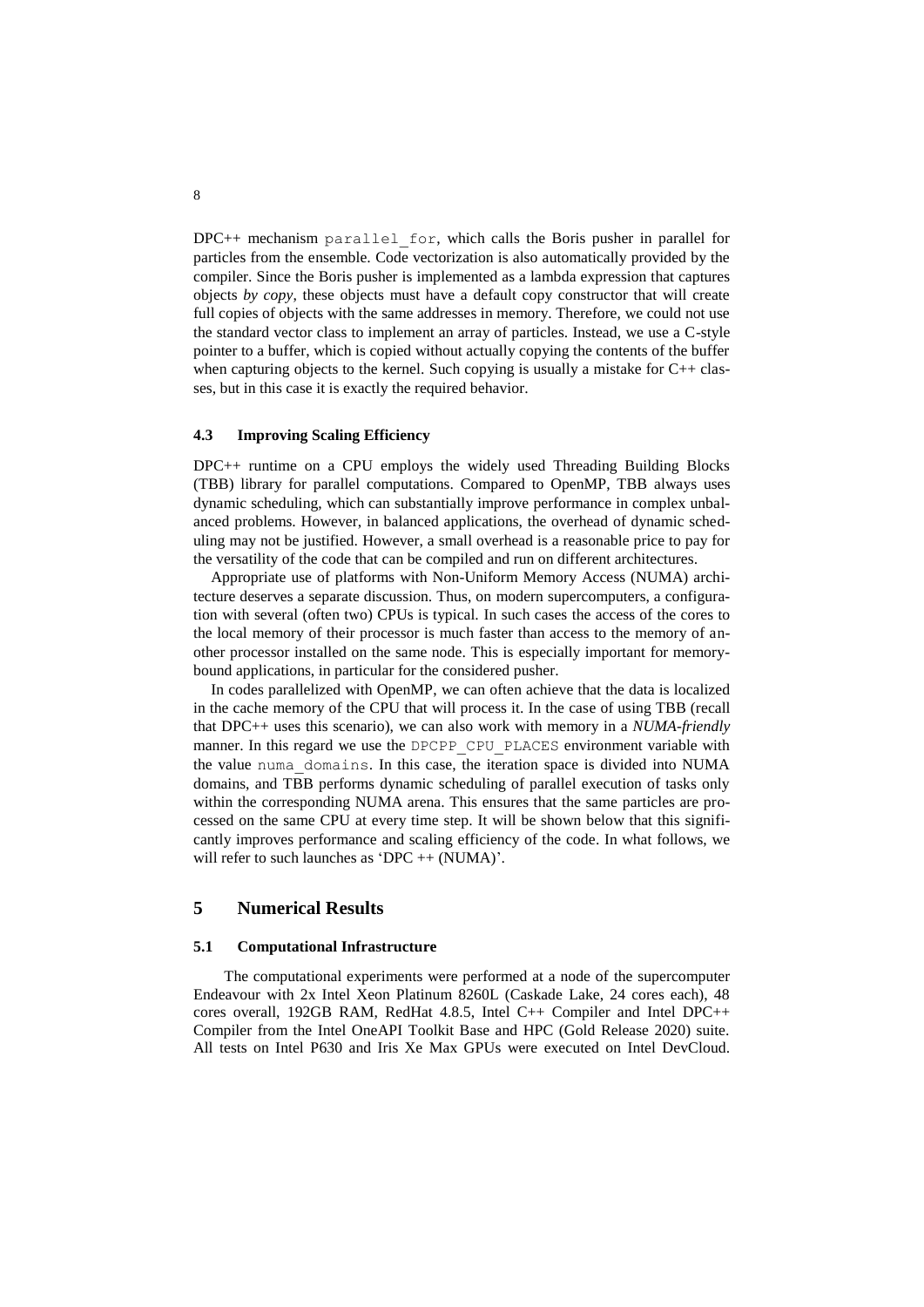Some preliminary tests were executed on the Lobachevsky supercomputer at Lobachevsky University. The hardware parameters are presented in Table 1.

| Parameter                                         | 2x Intel Xeon Plati-<br>num $8260L$ | P <sub>630</sub>                 | Iris Xe Max                     |
|---------------------------------------------------|-------------------------------------|----------------------------------|---------------------------------|
| Number of CPU<br>cores / GPU execu-<br>tion units | 48                                  | 24                               | 96                              |
| Clock frequency                                   | $2.4$ GHz<br>$(3.9$ GHz Boost)      | $0.35$ GHz<br>$(1.15$ GHz Boost) | $0.3$ GHz<br>$(1.65$ GHz Boost) |
| <b>RAM</b>                                        | <b>DDR4 192GB</b>                   | <b>DDR4 32 GB</b><br>(CPU RAM)   | LPDDR4X 4 GB                    |
| Peak performance<br>(single precision)            | 3.6 TFlops                          | 0.441 TFlops                     | 2.5 TFlops                      |

**Table 1.** Hardware parameters

### **5.2 Benchmarks**

We considered *two simulation scenarios* as benchmarks for analyzing performance. In the *first scenario*, all field values are precalculated and stored in the corresponding array. This scenario allows excluding all operations from measurements except for particle motion. The *second scenario* assumes that the fields are specified analytically. In this case, we do not have to store a large data array. On the contrary, field values are computed using analytical formulas when they are directly needed in calculations. Both scenarios are in demand in practice and, hypothetically, can lead to different conclusions regarding code optimization, since in the first case, we store much more data, and in the second, we perform much more calculations.

In order to test our implementations we consider the motion of electrons in the tightly focused fields in the form of a standing magnetic dipole (m-dipole) wave [20]. This study is necessary to determine the optimal parameters of a seed target for the vacuum breakdown in multipetawatt m-dipole wave [21]. Tight focusing allows decreasing of the threshold power of this phenomenon [22] that is favourable for upcoming experiments at 10-PW laser facilities [23]. For this reason, we consider ultimate focusing [24] in a form of the dipole wave.

The pulsed multi-PW incoming m-dipole wave can ionize matter at its leading edge and pull unbound electrons to the wave focus. When the wave passes through the focus the diverging wave appears and electrons start to oscillate in the standing wave. In order to trigger the vacuum breakdown a number of particles should remain in the focus when the instantaneous wave power becomes greater than 10 PW [21]. However, due to strong field inhomogeneity, particles can rapidly escape the focal region while instantaneous power is not high enough. With the help of simulations of the particle motion in the standing m-dipole wave the rate of particle escape from the focal region can be obtained. Based on these results the optimal parameters of the seed target can be chosen.

Particle escape is fastest in the range of powers from approximately 4 GW to 1 PW when fields are relativistic, but radiative trapping effects [25] are absent. For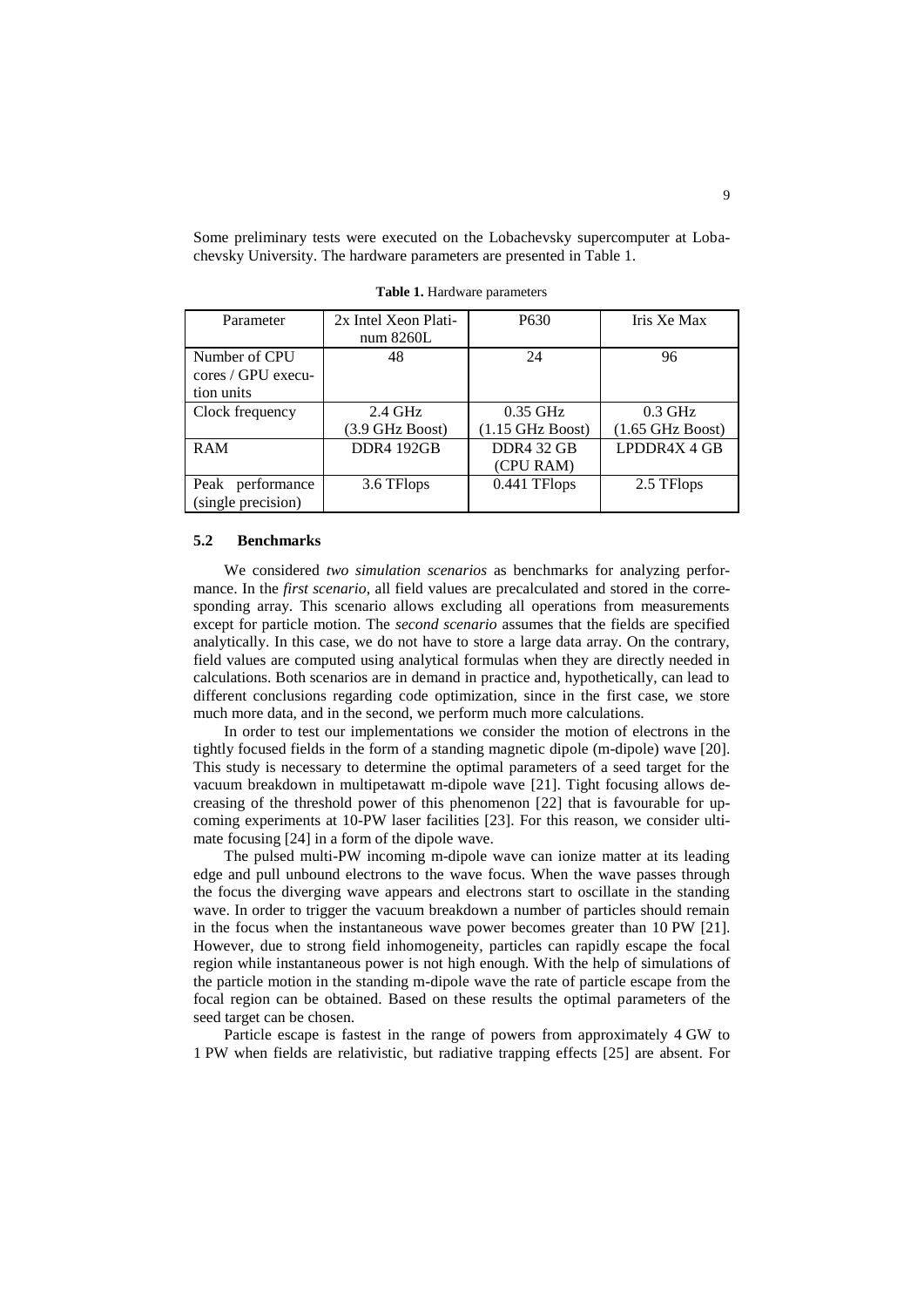the test we consider the wave power  $P = 0.1$  PW. In the simulation the electric and magnetic field components are set analytically as follows:

$$
E_x = -\frac{2A_0y}{R(x, y, z)} \cos(\omega_0 t) f_1(R(x, y, z))
$$
  
\n
$$
E_y = \frac{2A_0x}{R(x, y, z)} \cos(\omega_0 t) f_1(R(x, y, z))
$$
  
\n
$$
E_z = 0
$$
  
\n
$$
B_x = -\frac{2A_0xz}{R^2(x, y, z)} \sin(\omega_0 t) f_2(R(x, y, z))
$$
  
\n
$$
B_y = -\frac{2A_0xy}{R^2(x, y, z)} \sin(\omega_0 t) f_2(R(x, y, z))
$$
  
\n
$$
B_z = -\frac{2A_0z^2}{R^2(x, y, z)} \sin(\omega_0 t) \left(\frac{z^2}{R^2(x, y, z)} f_2(R(x, y, z)) + f_3(R(x, y, z))\right),
$$
\n(14)

where t is time,  $x, y, z$  are Cartesian coordinates,  $R(x, y, z) = \sqrt{x^2 + y^2 + z^2}$ ,  $A_0 = k\sqrt{3P/c}$ , c is the light velocity,  $\omega_0 = 2.1 \times 10^{15} \text{s}^{-1}$  is the wave frequency corresponding to the wavelength  $\lambda = 0.9 \mu m$ ,  $k = \omega_0/c$ ,

$$
f_1(R) = \frac{\sin(kR)}{(kR)^2} - \frac{\cos(kR)}{kR}
$$

$$
f_2(R) = \left(\frac{3}{(kR)^3} - \frac{1}{kR}\right) \sin(kR) - \frac{3\cos(kR)}{(kR)^2}
$$

$$
f_2(R) = \left(\frac{1}{kR} - \frac{1}{(kR)^3}\right) \sin(kR) + \frac{\cos(kR)}{(kR)^2}.
$$
(15)

Initially  $(t = 0)$ , electrons are at rest and distributed uniformly within the sphere with radius  $r = 0.6\lambda$ . The experimental setup is as follows. In each experiment,  $10^7$ particles were simulated. The equations of motion were integrated over  $10<sup>3</sup>$  time steps, which we further refer to as *'iteration'*. During the experiment, 10 successive iterations were measured. To compare the performance results, we used the **NSPS** metric (*nanoseconds per particle per step*) calculated as the average time of one iteration in nanoseconds, divided by the number of particles  $(10<sup>7</sup>)$  and by the number of steps in one iteration  $(10^3)$ .

### **5.3 Results and Discussion**

#### **Experiments on CPUs**

First of all, it is necessary to take into account the following fact. When profiling computational codes, we often observe that the first iteration of a method can take work slower than the rest. This is usually explained by the fact that at the first iteration, the data has to be loaded from RAM, while at the next iterations, part of the data is loaded from a cache. In NUMA systems, this effect is sometimes even more pronounced if the code does not implement a NUMA-friendly memory usage policy. In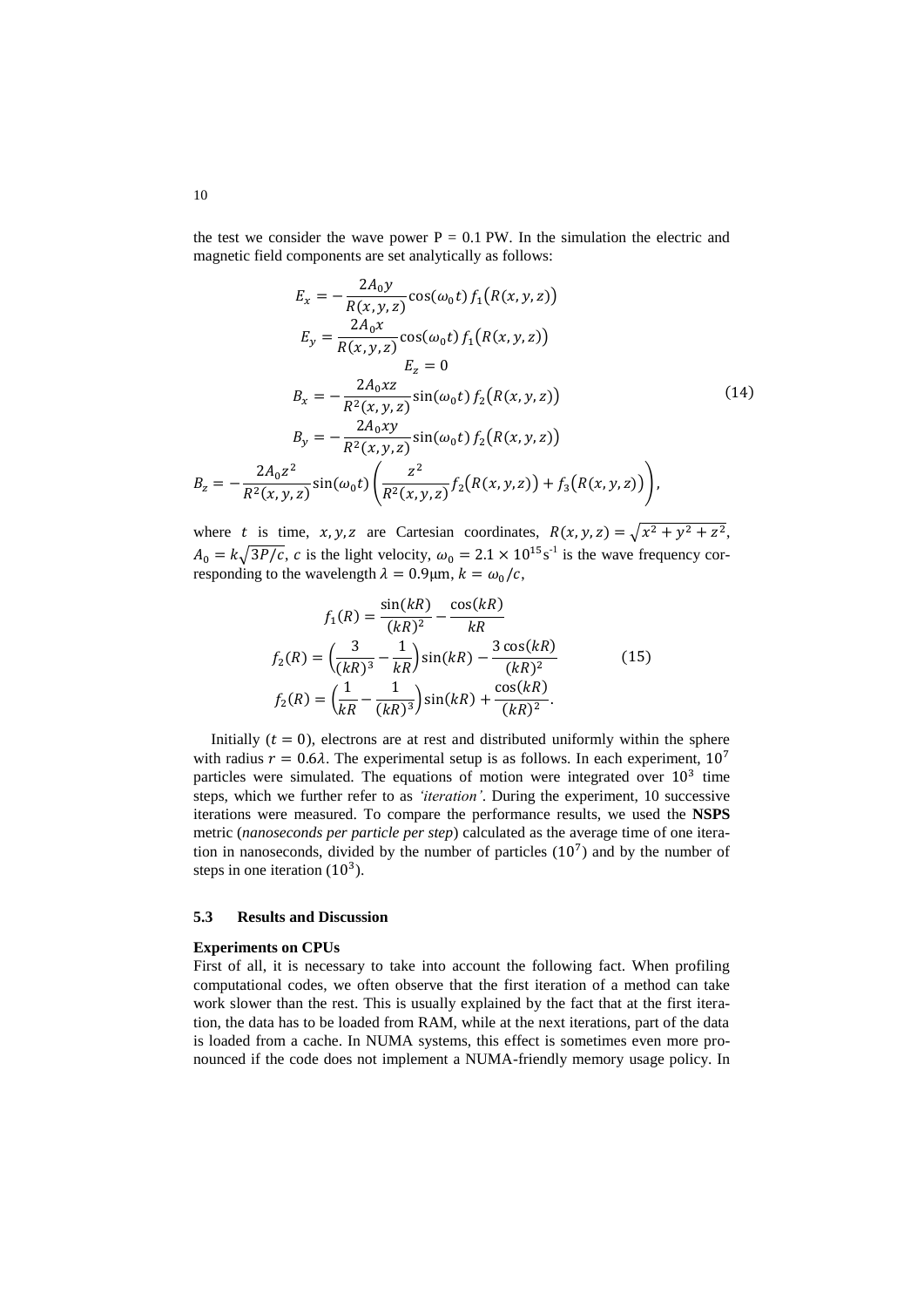the case of DPC++ codes, this effect is manifested in an even more explicit form, since when the kernel is first launched, it is compiled from an intermediate representation for a specific hardware, which can take some time. In our benchmark, the first iteration takes 50% longer time than the subsequent ones, which is the cumulative effect of the reasons described above. Considering that we perform a lot of iterations, this effect does not have a significant impact on the results.

We collected the results on CPUs employing available 48 cores (2 CPUs with 24 cores each). The comparison involves implementations parallelized on OpenMP, or DPC++, or DPC++ with the NUMA-friendly memory usage policy described before. For each of these implementations, we tried using SoA and AoS memory layout patterns. As stated earlier, two simulation scenarios were considered. We refer them to as 'Precalculated Fields' and 'Analytical Fields'. For OpenMP versions, it was found that employing 96 threads is empirically the best, that is, the use of hyperthreading technology improves performance. For DPC++ implementations, the number of threads is selected by the TBB runtime. All experiments were executed both in single and in double precision (Table 2).

| <b>Pattern</b> | <b>Parallelization</b> | <b>Precalculated Fields</b> |        | <b>Analytical Fields</b> |        |
|----------------|------------------------|-----------------------------|--------|--------------------------|--------|
|                |                        | float                       | double | float                    | double |
| AoS            | OpenMP                 | 0.53                        | 0.98   | 0.58                     | 0.84   |
|                | $DPC++$                | 0.78                        | 1.54   | 1.02                     | 1.48   |
|                | DPC++ NUMA             | 0.54                        | 0.99   | 0.54                     | 0.89   |
| SoA            | OpenMP                 | 0.50                        | 1.06   | 0.43                     | 0.76   |
|                | $DPC++$                | 0.85                        | 1.49   | 0.77                     | 1.31   |
|                | $DPC++NUMA$            | 0.58                        | 1.20   | 0.60                     | 0.90   |

**Table 2.** Performance results (NSPS, nanoseconds per particle per step) on CPU for 6 implementations and 2 simulation scenarios.

The results lead to the following conclusions:

- 1. Using the NUMA-friendly memory usage policy leads to a significant performance gain due to the elimination of the overhead of remote access to the memory of another CPU installed on the same node. Note that in the OpenMP code, similar tricks did not lead us to performance improvement, since in this case remote access occurs only at the first time steps of the method, then the data is localized within the corresponding NUMA domains. The conclusions are confirmed by profiling using Intel VTune. Note also that although such a significant effect of NUMA on performance is specific to the considered memory bound benchmark, it can be important for optimizing other DPC ++ applications as well.
- 2. The performance of the optimized DPC++ implementation is only slightly inferior to the OpenMP implementation. The difference is usually only ~10% on average due to some overhead and a different approach to parallelization. We think this is an excellent result for DPC++ taking into account the portability of the code.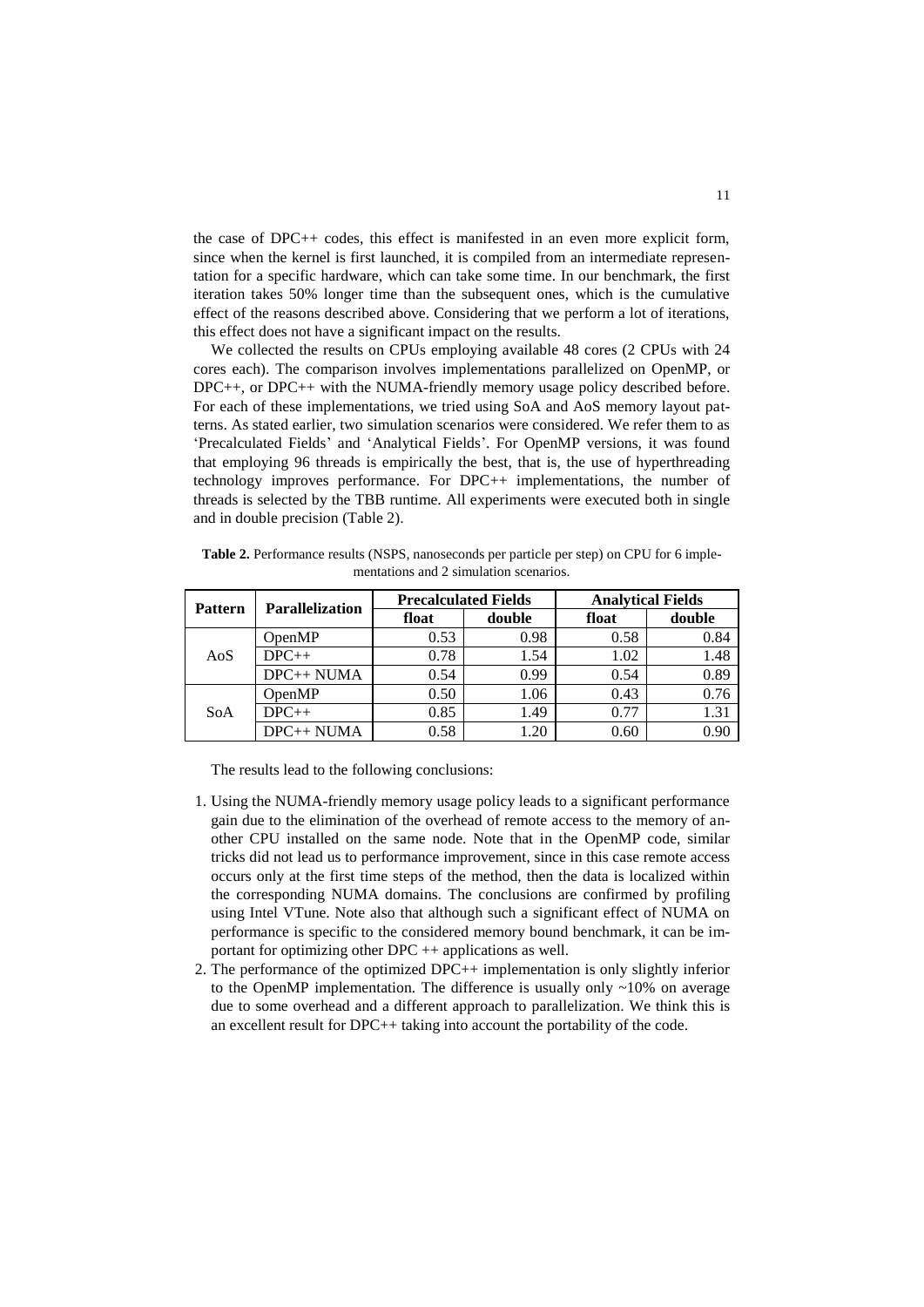- 3. The choice of the AoS or SoA patterns has almost no effect on the performance in the current benchmark. This is due to the fact that the main factor limiting performance is not loading data into vector registers, but working with RAM.
- 4. When going from single to double precision, the running time changes as expected, because it requires twice the memory bandwidth and doubles the amount of computation. In the problem with precomputed fields, the difference is almost twofold; in the case of analytical fields, it is slightly less due to the specifics of the calculations. Note also that in the case of DPC++, code vectorization occurs with full use of AVX-512 instructions, as it was earlier in OpenMP.
- 5. Since the problem is memory bound, working with memory dramatically affects performance. The two considered simulation scenarios are fundamentally different in working with memory, since in the 'Precalculated Fields' problem, we additionally store an array of field values comparable in size to the ensemble of particles. On the contrary, in the 'Analytical Fields' problem, we do a lot more resourceintensive calculations of mathematical functions. The main motivation for considering these two scenarios was to find out how these differences affect the overall simulation time. The results showed that calculations using analytical formulas and loading pre-calculated data from memory turned out to be, on the whole, comparable in terms of time consumption. At the same time, in the case of calculations in double precision, the scenario with the analytical computations of field values runs a little faster. It is noteworthy that this result does not depend on the choice of parallel programming technologies (OpenMP or DPC++).



**Fig. 1.** Speedup of parallel computations of the OpenMP and DPC++ NUMA implementations employing the AoS and SoA data layouts in the 'Precalculated Fields' problem. Computations are performed in single precision on 1–48 cores. Single core run time is used as a reference.

To evaluate the efficiency of parallelization, we calculate the speedup when using 1–48 cores relative to runs on a single core. Considering that hyperthreading is enabled, we start 2 threads on each core, binding threads to cores. As an example, single precision calculations in the problem with precalculated fields are considered. The results (Fig. 1) show that in the implementation on OpenMP, a close to linear speedup is observed until the code fully utilizes memory bandwidth of the first socket. When

12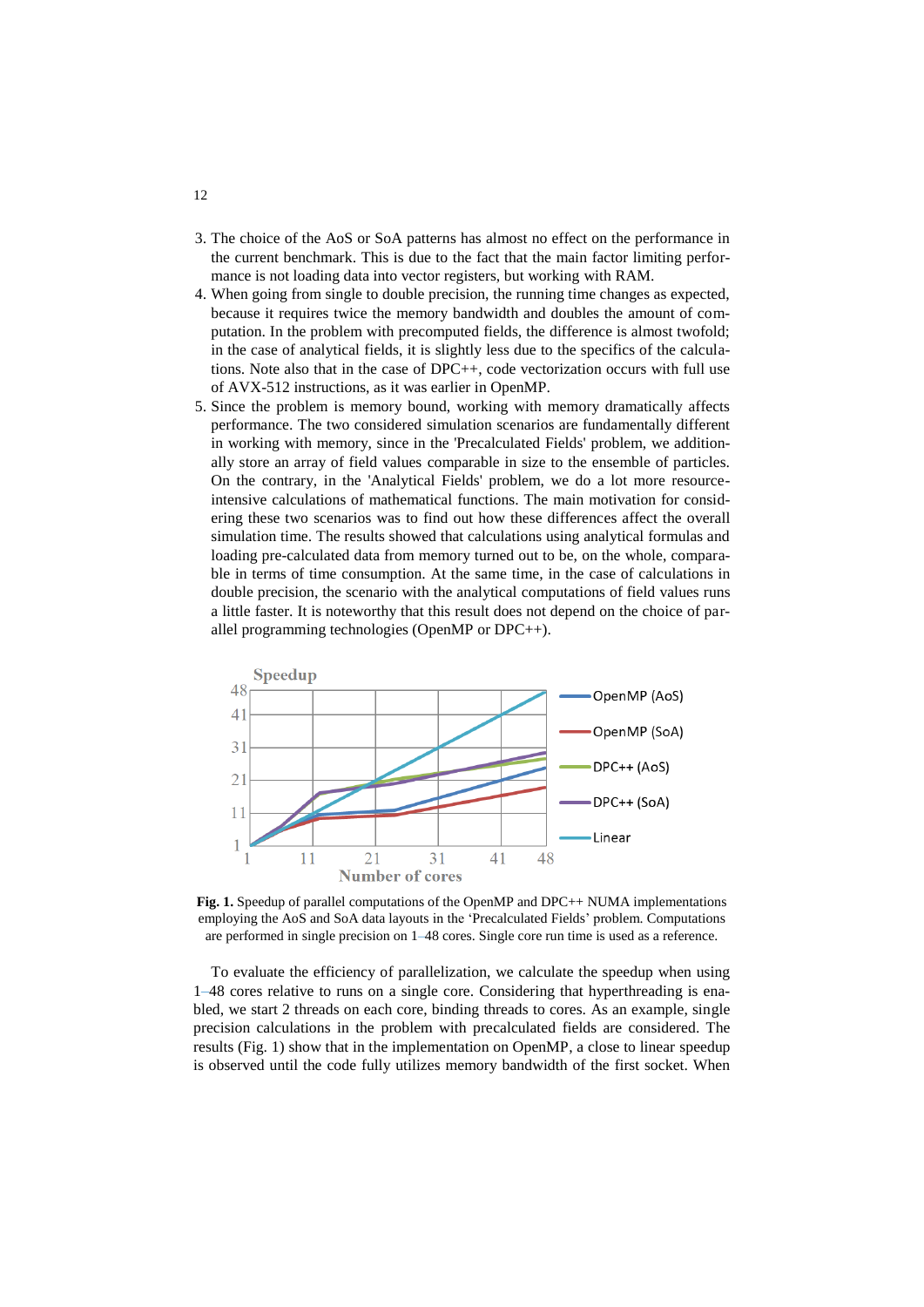we start using of the second socket, the run time begins to scale linearly again. For DPC++ NUMA implementations, super-linear acceleration is observed at the beginning. This is because the DPC++ single core version is quite slow. Further experiments demonstrate reasonable scaling, approaching to 63% of strong scaling efficiency when using 48 cores. As shown earlier, the overall run times for OpenMP and DPC++ NUMA versions are close to each other.

#### **Experiments on GPUs**

DPC++ is the universal development tool for portable programs, which is a great achievement for the development team. However, achieving *performance portability* is even much more complex problem due to fundamental differences in computing architectures. Apparently, when porting DPC++ codes to specific architectures, some fine-tuning or even new implementations of the computational kernels can be required. One of the goals of the present work was to study how the DPC++ code, built on the basis of the C++ code optimized for Intel CPUs, will work on the new Intel GPUs without any specific optimizations. The results obtained should not be taken as a fair comparison of CPUs vs. GPUs, they only demonstrate how much performance we can get without additional work. We carried out such experiments on Intel devCloud, using currently available devices, the parameters of which are shown earlier in Table 1. Since for the Iris Xe Max, double precision operations occur only in an emulation mode, we present the results in single precision only. The results are shown in Table 3.

| <b>Pattern</b> | <b>Precalculated Fields</b> |      |                    | <b>Analytical Fields</b> |             |                    |
|----------------|-----------------------------|------|--------------------|--------------------------|-------------|--------------------|
|                | CPU                         | P630 | <b>Iris Xe Max</b> | CPU                      | <b>P630</b> | <b>Iris Xe Max</b> |
| AoS            | ).54                        | 4.76 | 2.10               | 0.54                     | 4.45        |                    |
| SoA            | ).58                        | 2.43 | .42                | 0.60                     | .93         | .00                |

**Table 3.** Performance results (NSPS, nanoseconds per particle per step) on GPUs for DPC++ implementations in 2 simulation scenarios. Computations are performed in single precision.

If for the CPUs different particles memory layouts were comparable in performance due to various factors described earlier, then on Intel GPUs the run time may differ by more than half (Table 3). This is due to a different organization of the memory subsystem in the GPUs. We should also note the lack of additional optimizations for the GPUs. Probably, the performance of the AoS version of the code can be improved, however, in any case, the importance of choosing a layout on GPUs must be taken into account when such porting. A direct comparison of the run time on the CPUs and GPUs is also of great interest. As stated earlier, this comparison is not fully objective due to the lack of GPU optimizations. However, it provides an answer to the question of whether we can expect the GPU run time to be appropriate after such porting. In the problems we are considering, we can give a positive answer to this question. Indeed, as compared to the considered Xeon CPUs, the performance of P630 and Iris Xe Max is lower by a factor of about 8 and 1.5, respectively. At the same time, the code on P630 works slower only by a factor of 3.5–4.5, and the code on Iris Xe Max is slower by a factor of 1.7–2.6, compared to 2 high-end CPUs. This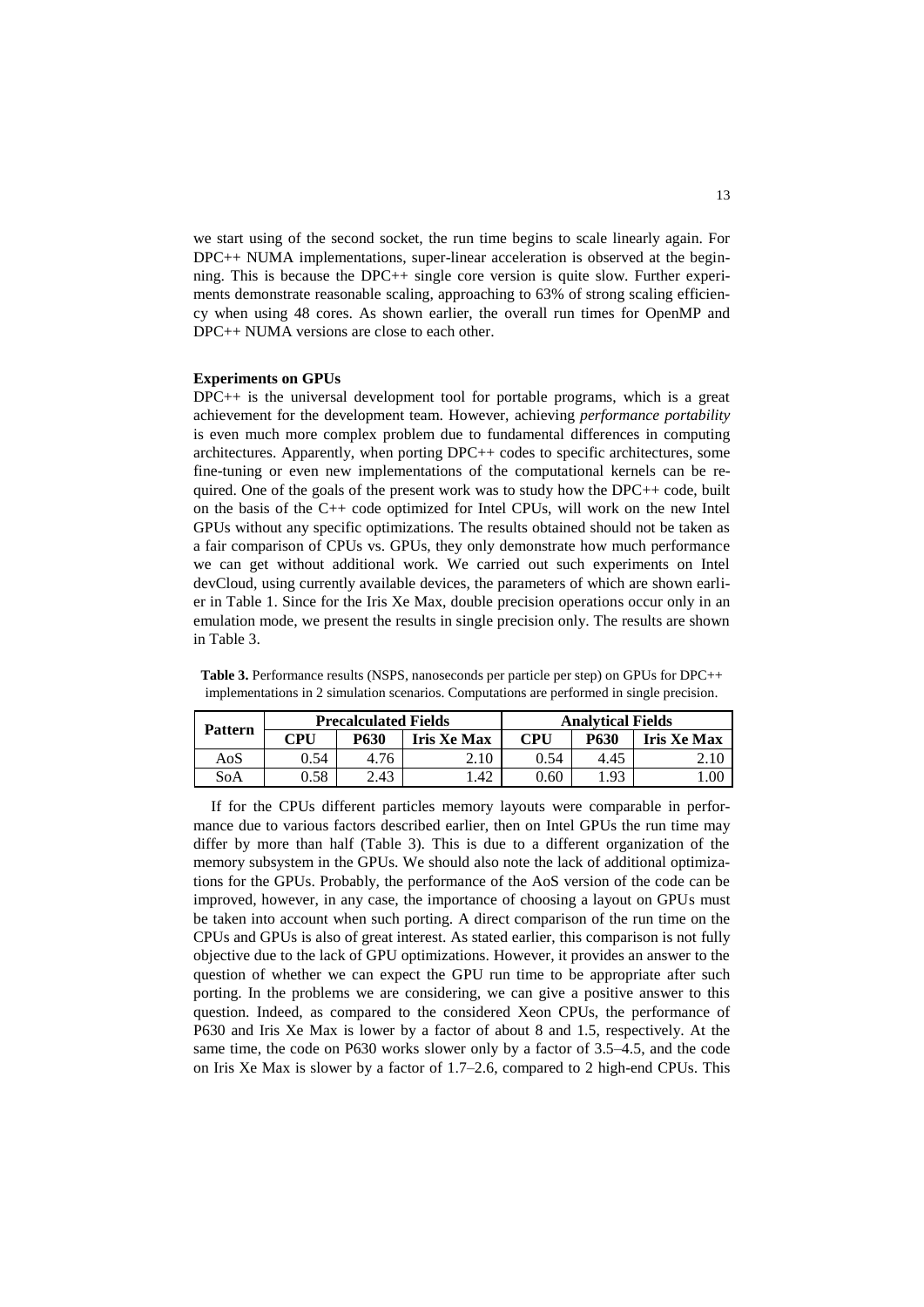comparison does not give a complete picture, since GPUs have a different memory organization, the problem is not compute- but memory-bound, and utilization of GPUs is often much harder compared to CPUs. Nevertheless, we can conclude that even without additional optimizations, we got reasonable performance on GPUs, which, most likely, can be further improved.

### **6 Conclusion**

The paper presents a new DPC++ implementation of the Boris Pusher algorithm for the movement of particles in a given electromagnetic field. The implementation is obtained by porting the CPU-optimized C++ implementation in the Hi-Chi code by replacing the way of organizing parallel computations. It turned out that this porting can be done quickly enough. After running the program on the high-performance server with 2 high-end CPUs, we found that the performance of the resulting DPC++ implementation significantly depends on the run settings customization in terms of optimal use of the NUMA architecture, while the SoA and AoS patterns of the data layout have almost no effect on performance. As a result, it was found that, regardless of the simulation scenario, the DPC++ implementation is only slightly inferior to the C++ code, while it became possible to run it on Intel GPUs.

Our experiments on Intel GPUs showed that even though we did not optimize the code for the GPU in any way, the performance results compared to the optimized code on the CPUs exceed our expectations. So, it turned out that 2 Xeon CPUs are ahead of desktop GPUs only in accordance with the difference in peak performance capabilities. We expect that the performance of the GPU implementation can be improved. This is one of the directions for further research.

The code is publicly available [6].

### **7 References**

- 1. OpenCL: open standard for parallel programming of heterogeneous systems. https://www.khronos.org/opencl/
- 2. OpenACC. https://www.openacc.org/
- 3. Matthes, A., Widera, R., Zenker, E., Worpitz, B., Huebl, A., Bussmann, M.: Tuning and optimization for a variety of many-core architectures without changing a single line of implementation code using the Alpaka library. In: International Conference on High Performance Computing. pp. 496–514. Springer (2017). doi: 10.1007/978-3-319-67630-2\_36
- 4. Edwards, H.C., Trott, C.R., Sunderland, D.: Kokkos: Enabling manycore performance portability through polymorphic memory access patterns. Journal of Parallel and Distributed Computing 74(12), 3202–3216 (2014). doi: 10.1016/j.jpdc.2014.07.003
- 5. Reinders, J., Ashbaugh, B., Brodman, J., Kinsner, M., Pennycook, J., Tian, X.: Data Parallel C++: Mastering DPC++ for Programming of Heterogeneous Systems using C++ and SYCL. Springer Nature (2021). doi: 10.1007/978-1-4842-5574-2
- 6. Hi-Chi framework. https://github.com/hi-chi/pyHiChi